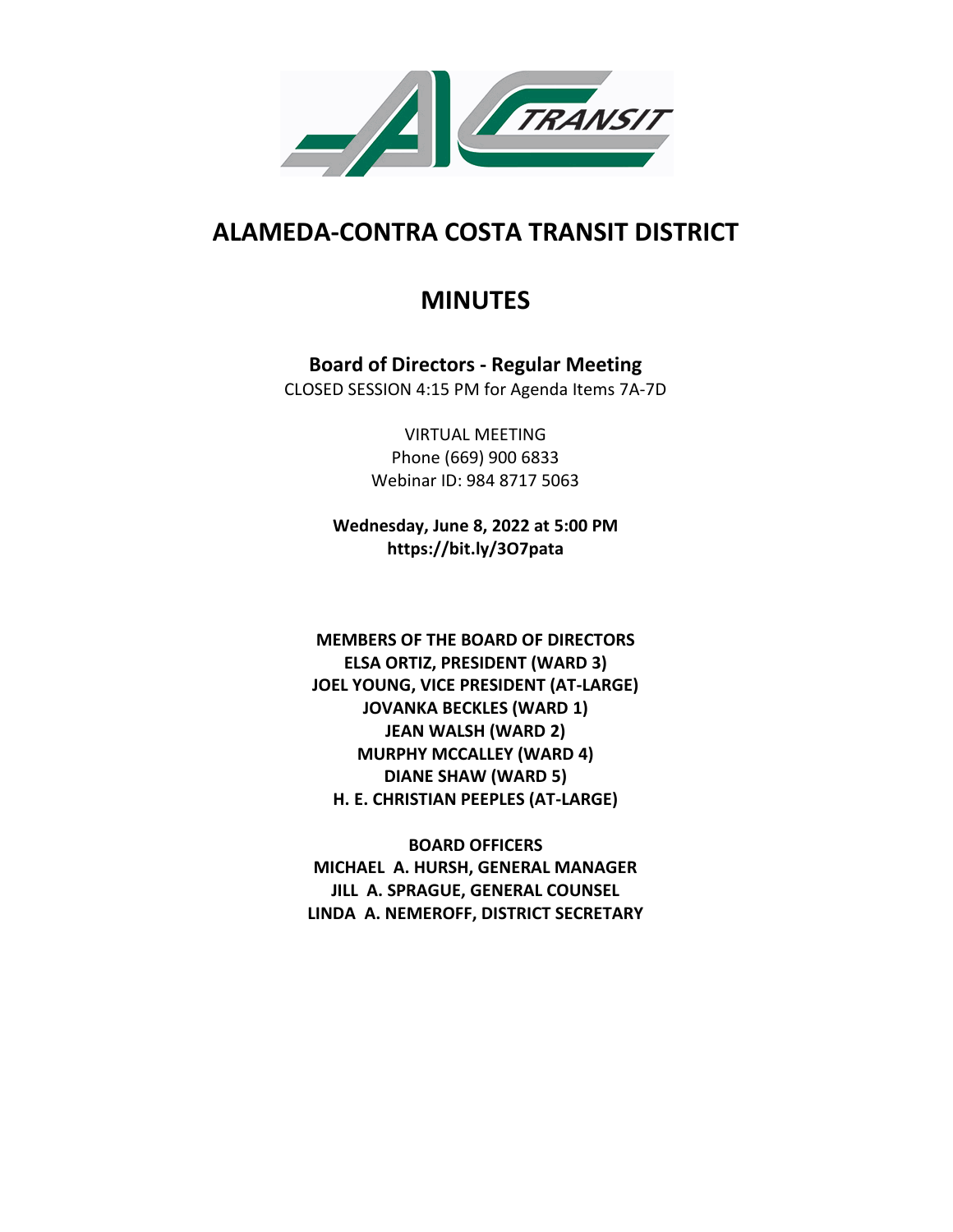#### **1. CALL TO ORDER**

The Alameda-Contra Costa Transit District Board of Directors held a meeting on Wednesday, June 8, 2022, at 5:00 p.m.

The meeting was called to order at 4:15 p.m. for the purpose of Closed Session. All Board members were present. The Board convened in Closed Session to discuss Items 7A-7E as listed on the agenda. Closed Session concluded at 4:26 p.m.

President Ortiz called the Board of Directors meeting to order at 5:02 p.m.

#### **2. ROLL CALL**

**Present:** Ortiz, Young, Walsh, Beckles, McCalley, Shaw, Peeples

#### **3. PUBLIC COMMENT**

**Carol Jefferson** requested information about the calculation and distribution of Appreciation Pay and asked whether Hazard Pay would return with the restart of the mask mandate. **Sara Ogilvy** requested the reinstatement of the bus stops at Thomas L. Berkley Way located at 20th Street at Webster Street in Downtown Oakland that will close on July 12, 2022.

#### **4. MODIFICATIONS TO THE AGENDA**

There were no modifications to the agenda.

#### **5. CONSENT CALENDAR (AND CALL FOR PUBLIC COMMENT ON CONSENT ITEMS)**

There was no comment offered on the Consent Calendar.

There was no public comment offered on the Consent Calendar.

MOTION: PEEPLES/YOUNG to receive, approve or adopt the items on the Consent Calendar as indicated, with the exception of Item 5.L., which was pulled off the Consent Calendar by Director Walsh. The motion carried by the following vote:

**Ayes:** Ortiz, Young, Walsh, Beckles, McCalley, Shaw, Peeples

**5.A.** Consider approving Board of Directors minutes of April 27, 2022. **[22-092](http://actransit.legistar.com/gateway.aspx?m=l&id=/matter.aspx?key=4824)**

MOTION: PEEPLES/YOUNG to approve the Board of Directors minutes of April 27, 2022. The motion carried by the following vote:

**Ayes:** Ortiz, Young, Walsh, Beckles, McCalley, Shaw, Peeples

**5.B.** Consider approving Board of Directors minutes of May 25, 2022. **[22-094](http://actransit.legistar.com/gateway.aspx?m=l&id=/matter.aspx?key=4826)**

MOTION: PEEPLES/YOUNG to approve the Board of Directors minutes of May 25, 2022. The motion carried by the following vote:

- **Ayes:** Ortiz, Young, Walsh, Beckles, McCalley, Shaw, Peeples
- **5.C.** Consider the adoption of Resolution No. 22-022 making the necessary **[21-053k](http://actransit.legistar.com/gateway.aspx?m=l&id=/matter.aspx?key=5107)**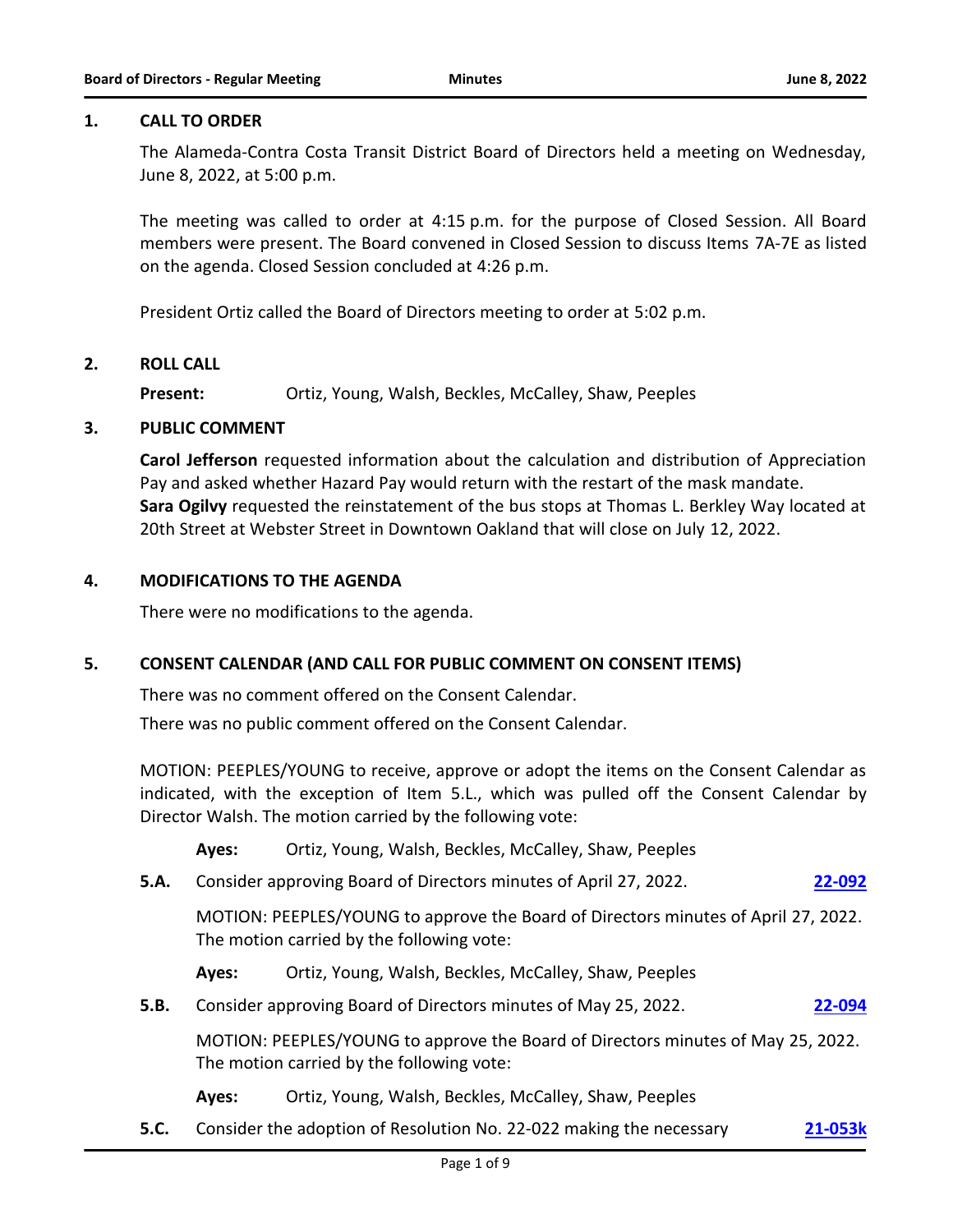findings and re-authorizing the AC Transit Board of Directors and all District Advisory, Oversight, and Inter-Agency Liaison Committees to hold remote teleconference meetings during a declared state of emergency, subject to the requirements of the Brown Act, through July 8, 2022.

MOTION: PEEPLES/YOUNG to adopt Resolution No. 22-022 making the necessary findings and re-authorizing the AC Transit Board of Directors and all District Advisory, Oversight, and Inter-Agency Liaison Committees to hold remote teleconference meetings during a declared state of emergency, subject to the requirements of the Brown Act, through July 8, 2022. The motion carried by the following vote:

**Ayes:** Ortiz, Young, Walsh, Beckles, McCalley, Shaw, Peeples

**5.D.** Consider adoption of Resolution No. 22-024 re-appointing Janet Abelson, Beverly Johnson and Matt Williams to a three-year term on the Alameda-Contra Costa Transit District Parcel Tax Fiscal Oversight Committee and authorize the District Secretary to conduct a recruitment to fill a vacancy for a three-year term commencing on September 1, 2022.

MOTION: PEEPLES/YOUNG to adopt Resolution No. 22-024 re-appointing Janet Abelson, Beverly Johnson and Matt Williams to a three-year term on the Alameda-Contra Costa Transit District Parcel Tax Fiscal Oversight Committee and authorize the District Secretary to conduct a recruitment to fill a vacancy for a three-year term commencing on September 1, 2022. The motion carried by the following vote:

**Ayes:** Ortiz, Young, Walsh, Beckles, McCalley, Shaw, Peeples

**5.E.** Consider receiving the Accessibility Advisory Committee minutes of April 12, 2022. **[22-322](http://actransit.legistar.com/gateway.aspx?m=l&id=/matter.aspx?key=5097)**

MOTION: PEEPLES/YOUNG to receive the Accessibility Advisory Committee minutes of April 12, 2022. The motion carried by the following vote:

**Ayes:** Ortiz, Young, Walsh, Beckles, McCalley, Shaw, Peeples

**5.F.** Consider authorizing the General Manager or his designee to file and execute applications and funding agreements with the Department of Homeland Security (DHS) for the Fiscal Year (FY) 2022 Transit Security Grant Program (TSGP) to upgrade security and badge systems throughout the District. **[22-327](http://actransit.legistar.com/gateway.aspx?m=l&id=/matter.aspx?key=5103)**

S

MOTION: PEEPLES/YOUNG to authorize the General Manager or his designee to file and execute applications and funding agreements with the Department of Homeland Security (DHS) for the Fiscal Year (FY) 2022 Transit Security Grant Program (TSGP) to upgrade security and badge systems throughout the District. The motion carried by the following vote:

**[22-347](http://actransit.legistar.com/gateway.aspx?m=l&id=/matter.aspx?key=5127)**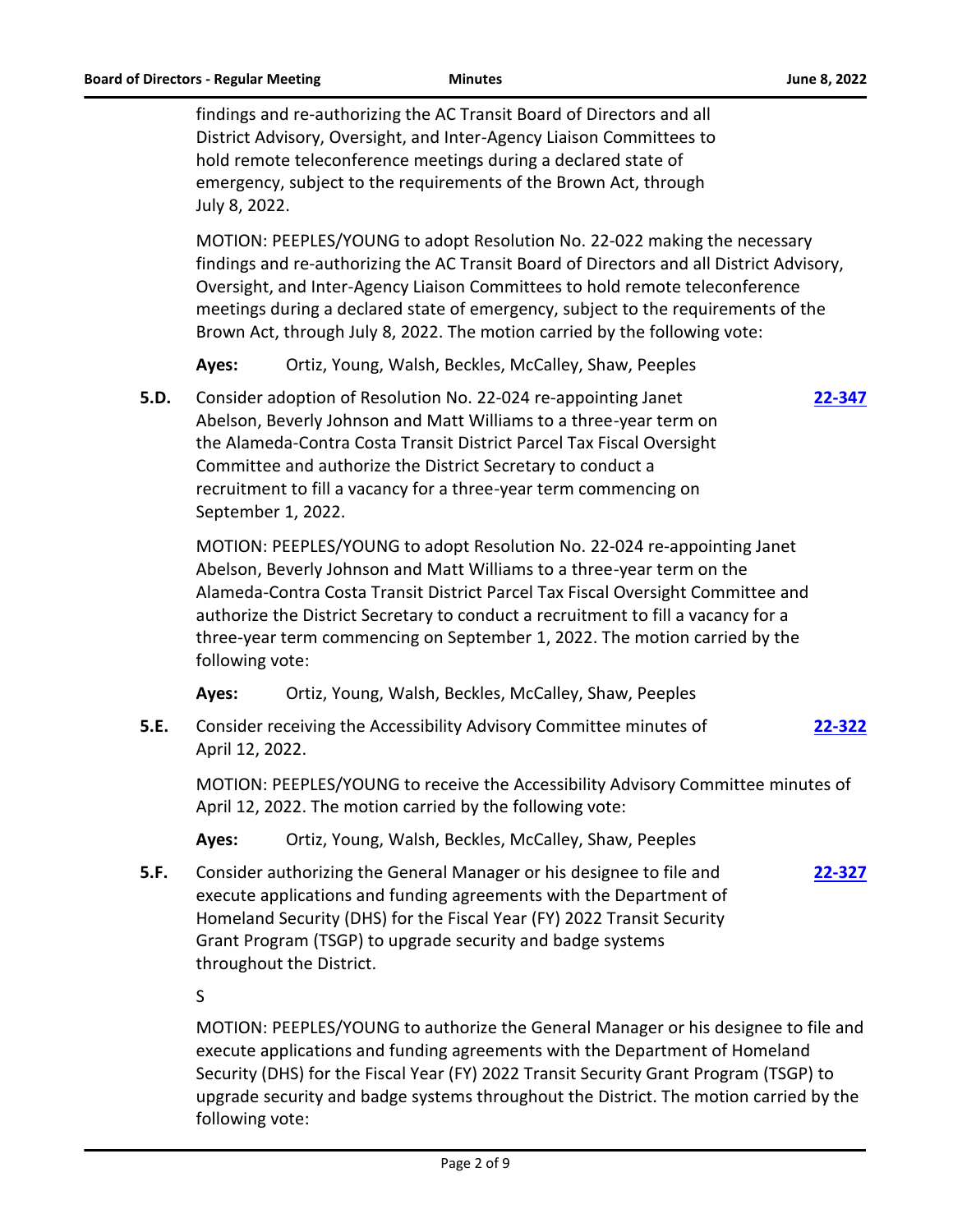|      | Ayes:                                                                                                                                                                                                                                                                                                                                        | Ortiz, Young, Walsh, Beckles, McCalley, Shaw, Peeples                                                                                                                                                          |         |
|------|----------------------------------------------------------------------------------------------------------------------------------------------------------------------------------------------------------------------------------------------------------------------------------------------------------------------------------------------|----------------------------------------------------------------------------------------------------------------------------------------------------------------------------------------------------------------|---------|
| 5.G. | Consider review of Board Policy 665 - Procedure for Reviewing<br>22-291<br>Amendments to the Alameda - Contra Costa Transit District<br>Retirement Plan with no recommended amendments.                                                                                                                                                      |                                                                                                                                                                                                                |         |
|      | MOTION: PEEPLES/YOUNG to receive report on the review of Board Policy 665 -<br>Procedure for Reviewing Amendments to the Alameda - Contra Costa Transit District<br>Retirement Plan with no recommended amendments. The motion carried by the<br>following vote:                                                                             |                                                                                                                                                                                                                |         |
|      | Ayes:                                                                                                                                                                                                                                                                                                                                        | Ortiz, Young, Walsh, Beckles, McCalley, Shaw, Peeples                                                                                                                                                          |         |
| 5.H. | Consider receiving preliminary status report on the District's proposed<br>22-241<br>three-year Disadvantaged Business Enterprise (DBE) goal for Federal<br>Fiscal Years (FFY) 2023 - 2025, and authorize staff to give public notice<br>of the proposed goal for a 30-day comment period.                                                   |                                                                                                                                                                                                                |         |
|      | MOTION: PEEPLES/YOUNG to receive the preliminary status report on the District's<br>proposed three-year Disadvantaged Business Enterprise (DBE) goal for Federal Fiscal<br>Years (FFY) 2023 - 2025, and authorize staff to give public notice of the proposed goal<br>for a 30-day comment period. The motion carried by the following vote: |                                                                                                                                                                                                                |         |
|      | Ayes:                                                                                                                                                                                                                                                                                                                                        | Ortiz, Young, Walsh, Beckles, McCalley, Shaw, Peeples                                                                                                                                                          |         |
| 5.1. | Consider review of Board Policy 236-Disability and Leave of Absence<br>22-310<br>Policy with no recommended amendments.                                                                                                                                                                                                                      |                                                                                                                                                                                                                |         |
|      | MOTION: PEEPLES/YOUNG to receive report on the review of Board Policy<br>236-Disability and Leave of Absence Policy with no recommended amendments. The<br>motion carried by the following vote:                                                                                                                                             |                                                                                                                                                                                                                |         |
|      | Ayes:                                                                                                                                                                                                                                                                                                                                        | Ortiz, Young, Walsh, Beckles, McCalley, Shaw, Peeples                                                                                                                                                          |         |
| 5.J. |                                                                                                                                                                                                                                                                                                                                              | Consider authorizing the General Manager to enter into an extension<br>of the contract with MV Transportation to operate the Dumbarton<br>Express service for the period of July 1, 2022 to December 31, 2022. | 11-256m |
|      | MOTION: PEEPLES/YOUNG to authorize the General Manager to enter into an<br>extension of the contract with MV Transportation to operate the Dumbarton Express<br>service for the period of July 1, 2022 to December 31, 2022. The motion carried by the<br>following vote:                                                                    |                                                                                                                                                                                                                |         |
|      | Ayes:                                                                                                                                                                                                                                                                                                                                        | Ortiz, Young, Walsh, Beckles, McCalley, Shaw, Peeples                                                                                                                                                          |         |
| 5.K. | Consider authorizing the General Manager to enter into an extension<br>11-256n<br>of the Dumbarton Bridge Regional Operations Consortium (DBROC)<br>Cooperative Agreement from July 1, 2022 to December 31, 2022, in<br>conjunction with the six-month extension of the service contract.                                                    |                                                                                                                                                                                                                |         |
|      | MOTION: PEEPLES/YOUNG to authorize the General Manager to enter into an<br>extension of the Dumbarton Bridge Regional Operations Consortium (DBROC)                                                                                                                                                                                          |                                                                                                                                                                                                                |         |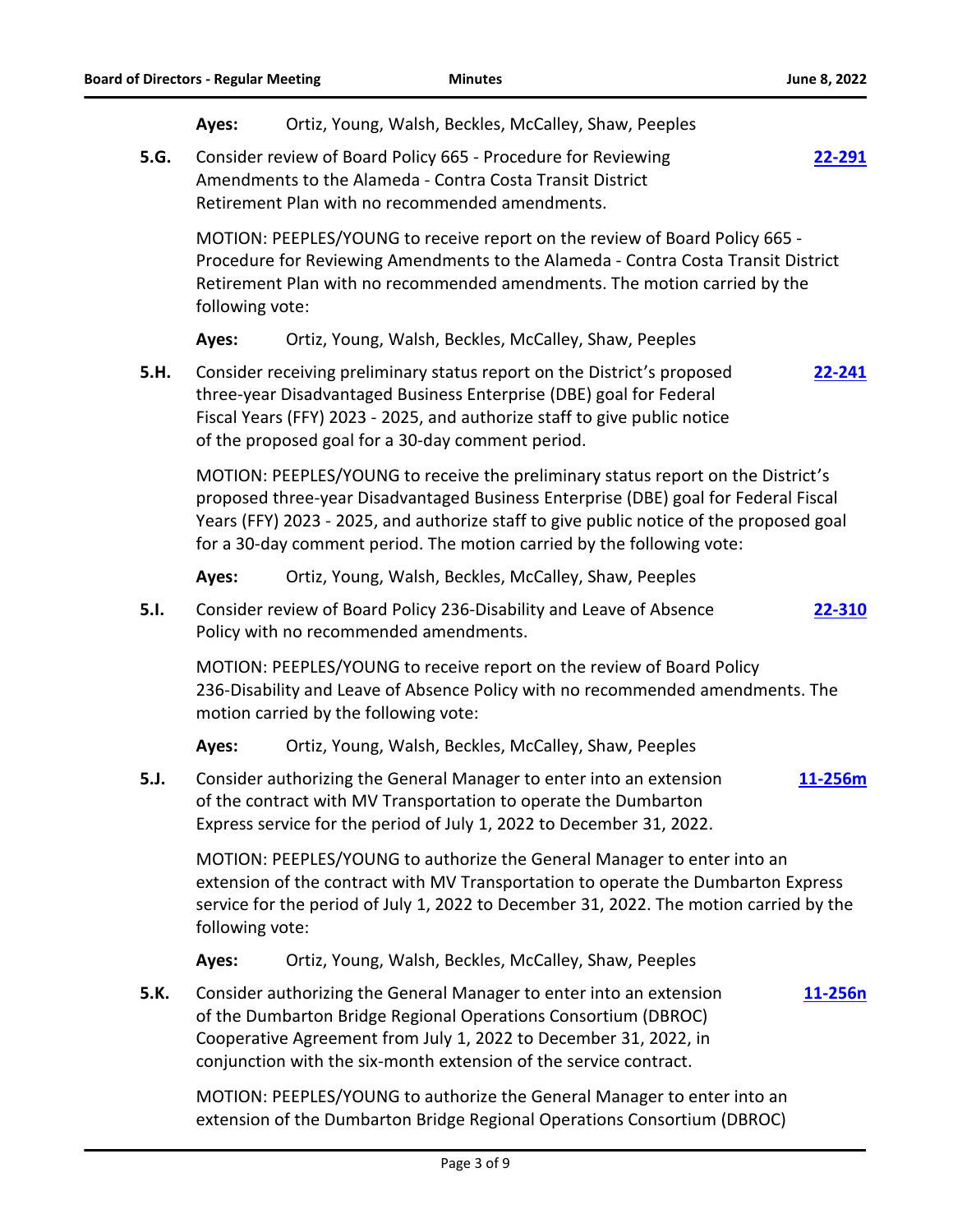**[22-315](http://actransit.legistar.com/gateway.aspx?m=l&id=/matter.aspx?key=5085)**

Cooperative Agreement from July 1, 2022 to December 31, 2022, in conjunction with the six-month extension of the service contract. The motion carried by the following vote:

- **Ayes:** Ortiz, Young, Walsh, Beckles, McCalley, Shaw, Peeples
- **5.L.** Consider authorizing the General Manager to execute Cooperative Agreements with the City of Berkeley and City of Oakland for the Rapid Corridors Project.

Director of Service Development and Planning Robert del Rosario addressed questions from Director Walsh regarding the equipment, the responsibilities of the parties and how the effectiveness of the equipment would be measured. There was no public comment offered.

MOTION: WALSH/PEEPLES to authorize the General Manager to execute Cooperative Agreements with the City of Berkeley and City of Oakland for the Rapid Corridors Project. The motion carried by the following vote:

**Ayes:** Ortiz, Young, Walsh, Beckles, McCalley, Shaw, Peeples

#### **6. REGULAR CALENDAR**

#### **External Affairs Items - Chair Peeples**

**6.A.** Consider approving amendments to Articles 1 through 3 of Board Policy 101 - Board of Directors Rules for Procedure. **[22-350](http://actransit.legistar.com/gateway.aspx?m=l&id=/matter.aspx?key=5134)**

District Secretary Linda Nemeroff presented the staff report. There was no public comment offered.

Director McCalley suggested that Section 3.3(i) be amended to identify the "audited financial statements" as the financial report to be published within 180 days after the end of the fiscal year.

MOTION: YOUNG/ORTIZ to approve amendments to Articles 1 through 3 of Board Policy 101 - Board of Directors Rules for Procedure with an additional amendment to Section 3.3(i) identifying the "audited financial statements" as the financial report to be published within 180 days after the end of the fiscal year. The motion carried by the following vote:

**Ayes:** Ortiz, Young, Walsh, Beckles, McCalley, Shaw, Peeples

#### **Finance and Audit Items - Chair Shaw**

**6.B.** Consider adoption of Resolution No. 22-023 approving the FY 2022-23 Recommended Operating and Capital Budgets. **[22-158c](http://actransit.legistar.com/gateway.aspx?m=l&id=/matter.aspx?key=5090)**

*[The document entitled "New Position Requests" was provided at the meeting for the Board's consideration.]*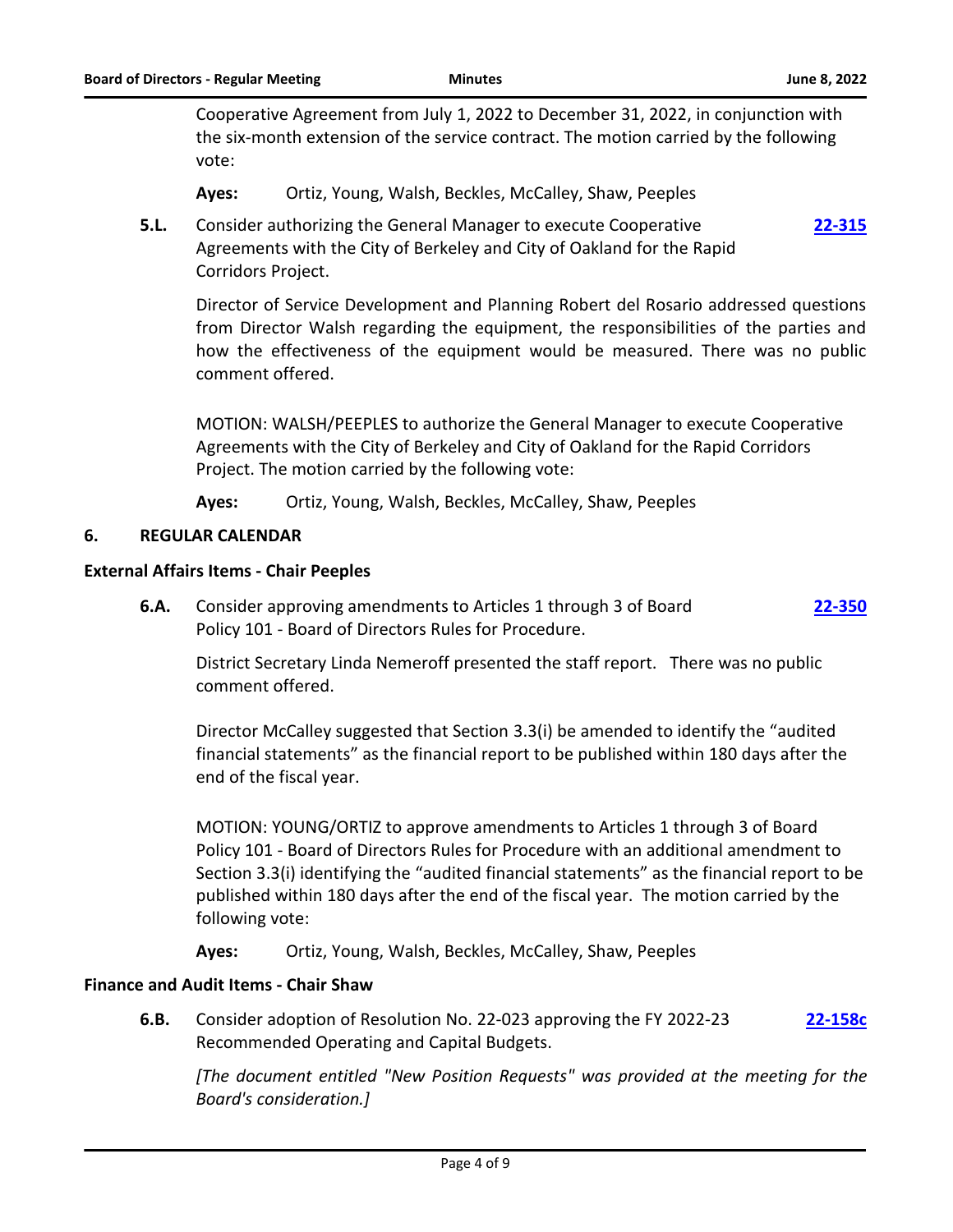Director of Budget and Management Richard Oslund presented the staff report. There was no public comment offered.

Director McCalley asked for clarification on the fluctuation in two budget line items. Staff addressed the questions, including President Ortiz's question about the fiscal uncertainty when the American Rescue Plan Act (ARPA) funds are depleted by FY 2025.

MOTION: ORTIZ/PEEPLES to adopt Resolution No. 22-023 approving the FY 2022-23 Recommended Operating and Capital Budgets. The motion carried by the following vote:

**Ayes:** Ortiz, Young, Walsh, Beckles, McCalley, Shaw, Peeples

**6.C.** Consider receiving the Semi-Annual Retirement Board Report. **[22-260a](http://actransit.legistar.com/gateway.aspx?m=l&id=/matter.aspx?key=5128)**

There was no presentation of the report and no public comment was offered. Retirement Systems Manager Hugo Wildmann addressed Director Walsh's questions about investment strategy explaining that there is currently no Retirement Board policy that prevents investments in fossil fuels and weapons.

MOTION: PEEPLES/YOUNG to receive the Semi-Annual Retirement Board Report. The motion carried by the following vote:

**Ayes:** Ortiz, Young, Walsh, Beckles, McCalley, Shaw, Peeples

#### **Planning Items - Chair Beckles**

**6.D.** Consider receiving a report regarding the impacts of AB 784 on the permitting process for District capital projects. **[22-298](http://actransit.legistar.com/gateway.aspx?m=l&id=/matter.aspx?key=5064)**

Director of Capital Projects Joe Callaway presented the staff report. There was no public comment offered.

Director Peeples commented in support of the bill as it relates to in-house permitting services; however, he asked for the staff's attentiveness in maintaining and developing solid working relationships with local jurisdictions. Director Peeples further commented that a written policy is needed to outline the District's communications with local jurisdictions and solicit their comment on AC Transit projects that would require permitting and inspection services.

Vice President Young wanted to know more about the practicalities of in-house inspections and permitting. Mr. Callaway explained that the plan is to hire a permit manager to manage the services instead of on-call engineers, which would yield significant savings in the long run.

MOTION: ORTIZ/PEEPLES to receive a report regarding the impacts of AB 784 on the permitting process for District capital projects. The motion carried by the following vote: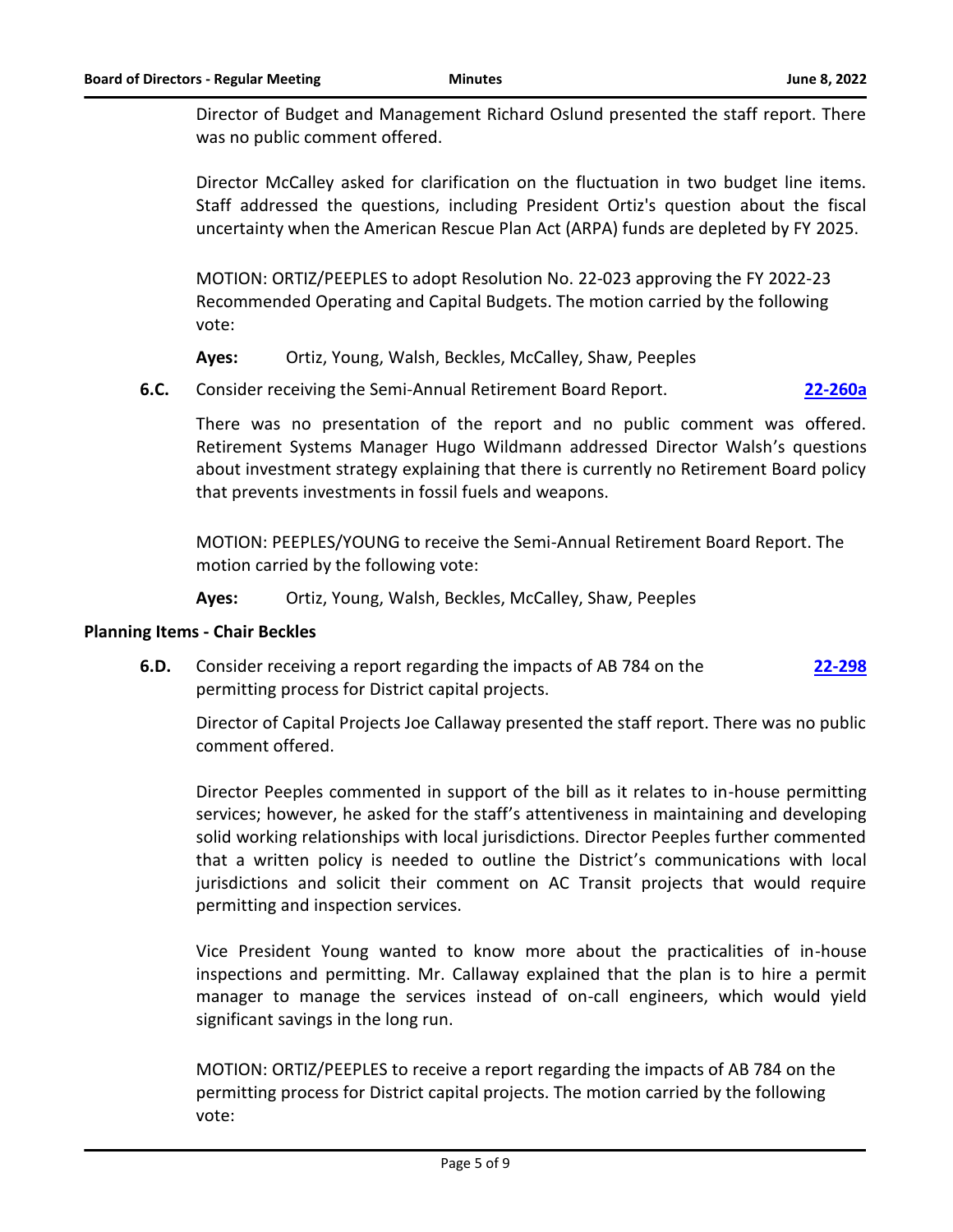**Ayes:** Ortiz, Young, Walsh, Beckles, McCalley, Shaw, Peeples

#### **Operations Items - Chair Young**

**6.E.** Consider receiving a briefing on AC Transit's Data Governance Program. **[22-142](http://actransit.legistar.com/gateway.aspx?m=l&id=/matter.aspx?key=4879)**

Director of Systems and Software Development Manjit Sooch presented a staff report. There was no public comment offered.

Directors Shaw and Walsh commented positively on the report and were excited about the prospect of having a data governance policy and the opportunities it would offer.

Director Shaw commented on the complex manual processes currrently used to verify the accuracy of data and hoped to see improvement in this area. Director Shaw stressed the importance of open data and transparency not only for decision-making but also for empowering the community to harvest data and then provide feedback. Director Shaw was pleased with staff's efforts and encouraged more focus in the customer relationship management (CRM) arena to understand and improve the customer experience.

Director Walsh concurred and asked about open data availability and what the plans are to make it available for public use. Ms. Sooch explained that the District's open data portal is available and used by individuals and app developers. She further explained that the District would continue to expand the data sets available for public use.

Director Walsh added that she would like to see missed trips data, ridership, and the Sheriff's performance data available for analysis as well.

MOTION: SHAW/PEEPLES to receive a briefing on AC Transit's Data Governance Program. The motion carried by the following vote:

**Ayes:** Ortiz, Young, Walsh, Beckles, McCalley, Shaw, Peeples

#### **Board Administrative Matters - President Ortiz**

**6.F.** Consider receiving a report of investigation findings related to public statements made at the December 8, 2021, Board meeting regarding the AFSCME Collective Bargaining Agreement (CBA) and former AFSCME president, Shellie Beck. **[22-346](http://actransit.legistar.com/gateway.aspx?m=l&id=/matter.aspx?key=5125)**

General Counsel Jill Sprague gave an overview of the complaint, the investigation, findings and conclusions. There was no public comment offered.

Director Peeples asked if a more extensive version of the report was publicly available. Ms. Sprague advised that the report would need to be redacted prior to release. Director Peeples expressed his hope that his friends in AFSCME leadership would provide the report that is in the agenda packet to all AFCSME members to try to clear the air in this matter. Director Beckles agreed.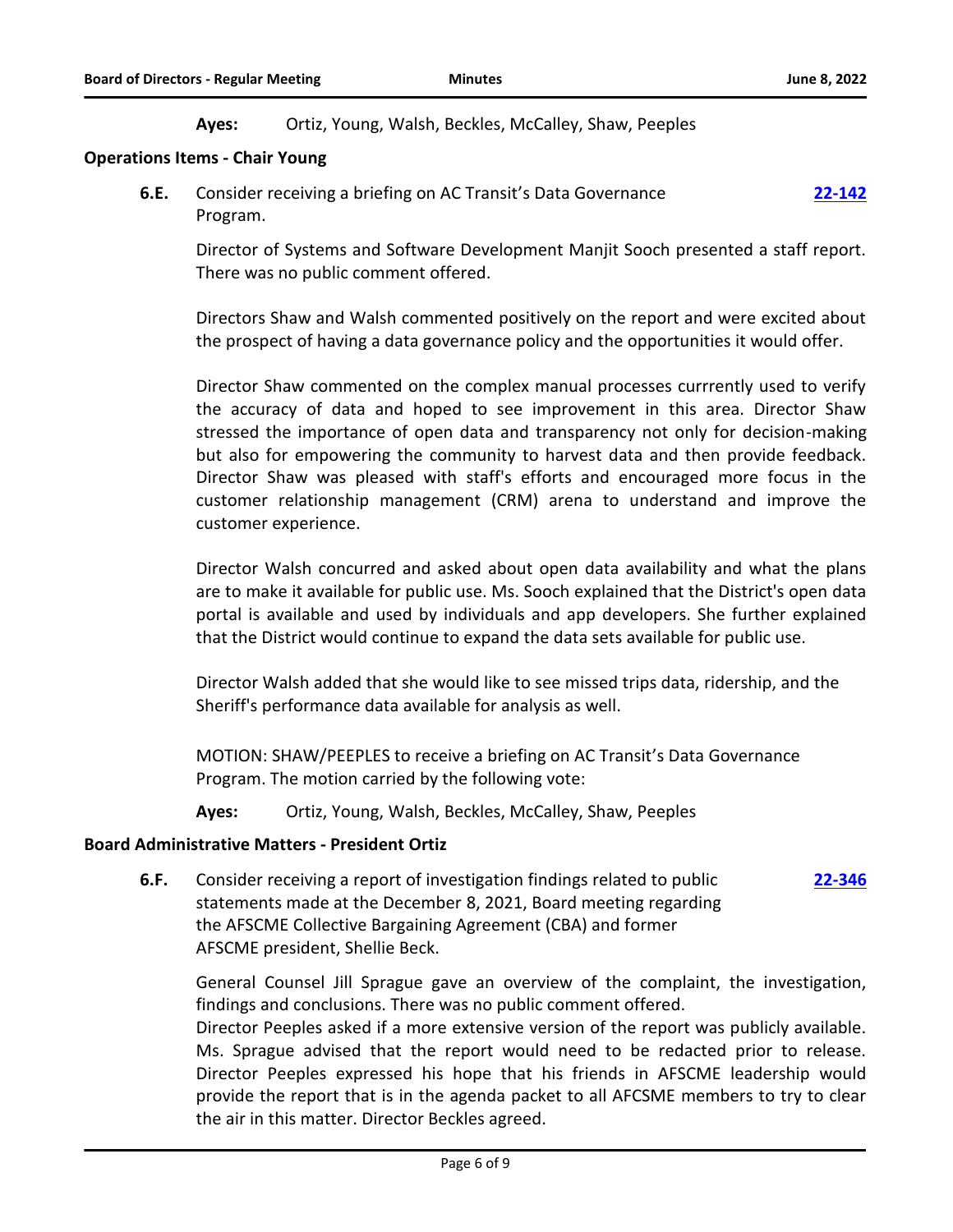Director Beckles asked who requested the investigation, to which Ms. Sprague advised that the investigation was requested by Shellie Beck who filed a complaint. Director Beckles believed that the AFSCME members involved in the investigation should not suffer repercussions for repeating information that they heard from a trusted union representative. She cautioned that any disciplinary action against employees for speaking up could be perceived as retaliatory.

Director Shaw asked about next steps. Ms. Sprague advised that it was a personnel matter.

MOTION: YOUNG/SHAW to receive report of investigation findings related to public statements made at the December 8, 2021, Board meeting regarding the AFSCME Collective Bargaining Agreement (CBA) and former AFSCME president, Shellie Beck. The motion carried by the following vote:

**Ayes:** Ortiz, Young, Walsh, Beckles, McCalley, Shaw, Peeples

**6.G.** Consider approving amendments to the General Manager, General Counsel, and District Secretary's Employment Agreements. **[22-328](http://actransit.legistar.com/gateway.aspx?m=l&id=/matter.aspx?key=5104)**

Prior to taking action, President Ortiz gave an oral report summarizing the compensation and fringe benefits associated with each contract as required by the Brown Act. There was no public comment offered.

MOTION: SHAW/YOUNG to approve amendments to the General Manager, General Counsel, and District Secretary's Employment Agreements. The motion carried by the following vote:

**Ayes:** Ortiz, Young, Walsh, Beckles, McCalley, Shaw, Peeples

#### **7. CLOSED SESSION/REPORT OUT**

General Counsel Jill Sprague reported on the following:

MOTION: PEEPLES/MCCALLEY to authorize settlement in the amount of \$152,130.00 plus open future medical for the right knee and bilateral shoulders only in the matter of Valda McDaniel v. AC Transit; WCAB Case Nos. ADJ4546426 and ADJ2930687. The motion carried by the following vote:

**Ayes:** Peeples, McCalley, Walsh, Shaw, Young, Ortiz **Absent:** Beckles

# **7.A. Conference with Legal Counsel – Existing Litigation**

(Government Code Section 54956.9 (a))

• Valda McDaniel v. AC Transit; WCAB Case Nos. ADJ4546426 and ADJ2930687

# **7.B. Conference with Legal Counsel – Potential Litigation (Two Cases)**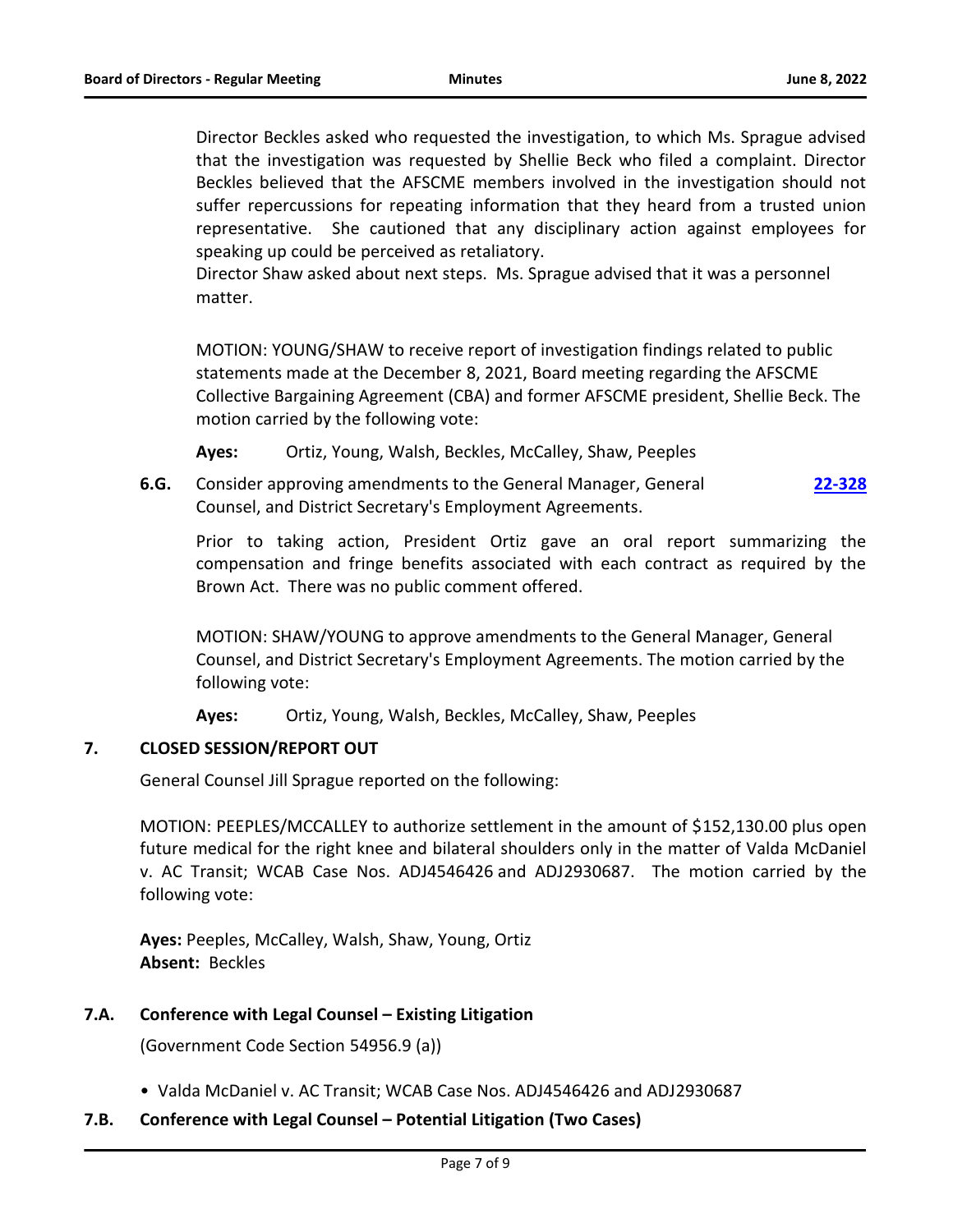(Government Code Section 54956.9(b))

## **7.C. Conference with Labor Negotiators**

(Government Code Section 54957.6):

Agency Designated Representative:

- General Manager Michael Hursh;

- Labor and Employee Relations Representative; Employee Organizations: ATU Local 192, AFSCME Local 3916, IBEW Local 1245, Unrepresented Employees

# **7.D. Public Employee Performance Evaluation**

(Government Code Section 54957) Title: General Manager, General Counsel, District Secretary

### **7.E. Conference with Labor Negotiator**

(Government Code Section 54957.6): Agency Designated Representative: President Ortiz Board Officers: General Manager, General Counsel, District Secretary

#### **8. AGENDA PLANNING**

Directors are limited to two agenda planning requests per meeting. Each item requested shall have the concurrence of at least one other Director.

**8.A.** Review of Agenda Planning Pending List. **[22-065j](http://actransit.legistar.com/gateway.aspx?m=l&id=/matter.aspx?key=4806)**

Director Walsh requested a review of the routine reports on the Agenda Pending Planning List. (Shaw concurred)

Director Walsh requested that her March 23 request about service restoration is advanced to a meeting in the near future. (Beckles concurred)

Director Shaw requested an update on the facility changes at Division 6 in Hayward, specifically the parking closure and other recent changes. (Peeples concurred)

Director Peeples requested a report codifying the communications between AC Transit and local jurisdictions related to permitting and inspection processes. (Ortiz concurred)

#### **9. GENERAL MANAGER'S REPORT**

**9.A.** General Manager's Report for June 8, 2022. **[22-041j](http://actransit.legistar.com/gateway.aspx?m=l&id=/matter.aspx?key=4783)**

The report was provided for information only.

### **10. BOARD/STAFF COMMENTS**

(Government Code Section 54954.2)

Members of the Board commented on the events they attended since the last Board Meeting.